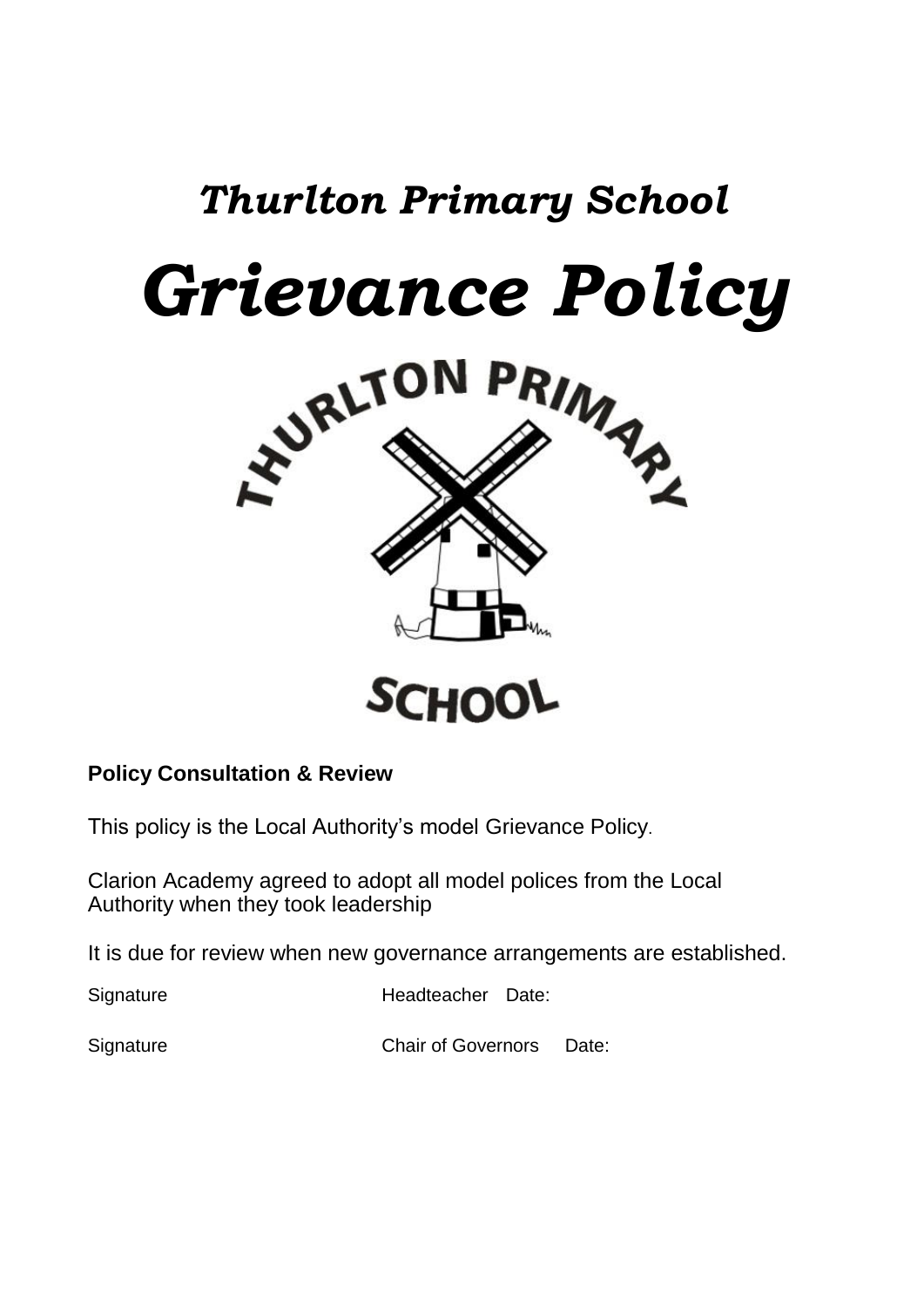

## **Contents**

#### **(Click on the headings below to jump to the relevant section)**

## <span id="page-1-0"></span>**Model policy and procedure guidance [delete once adopted]**

Governing bodies and Trusts have the option of adopting this model policy or developing their own. This model policy includes any requirements of statute, any national and/or local conditions of service and identifies access to LA funding where this is available (maintained schools only). Any school/academy choosing not to adopt this model must ensure that any local policy complies with the requirements of statute and any relevant national or local conditions of service. A local policy would need to be the subject of full consultation with all the recognised trade unions before adoption.

With regard to this model, the school/academy can:-

- adopt it as their policy
- adapt it to be their policy (using the model as a basis but with changes being made), or
- ignore it (and develop or adopt an alternative policy).

Throughout the model policy, reference is made to "Headteacher" but this should be changed on adoption where the individual school/academy leader holds the post of "Principal" (or other appropriate title). Similarly, where reference is made to "schools" this should be changed on adoption where any individual establishments within a Trust etc are known as "academies".

Please note that 'school' in this document refers to any maintained school and 'academy' means any academy or free school. It is likely that an academy Trust will want to determine a policy to be applied equally across any academies it is responsible for. Equally, any schools that are joined together under one governing body should have one policy covering all employees.

This model has been agreed by recognised trade unions for schools and academies at County level.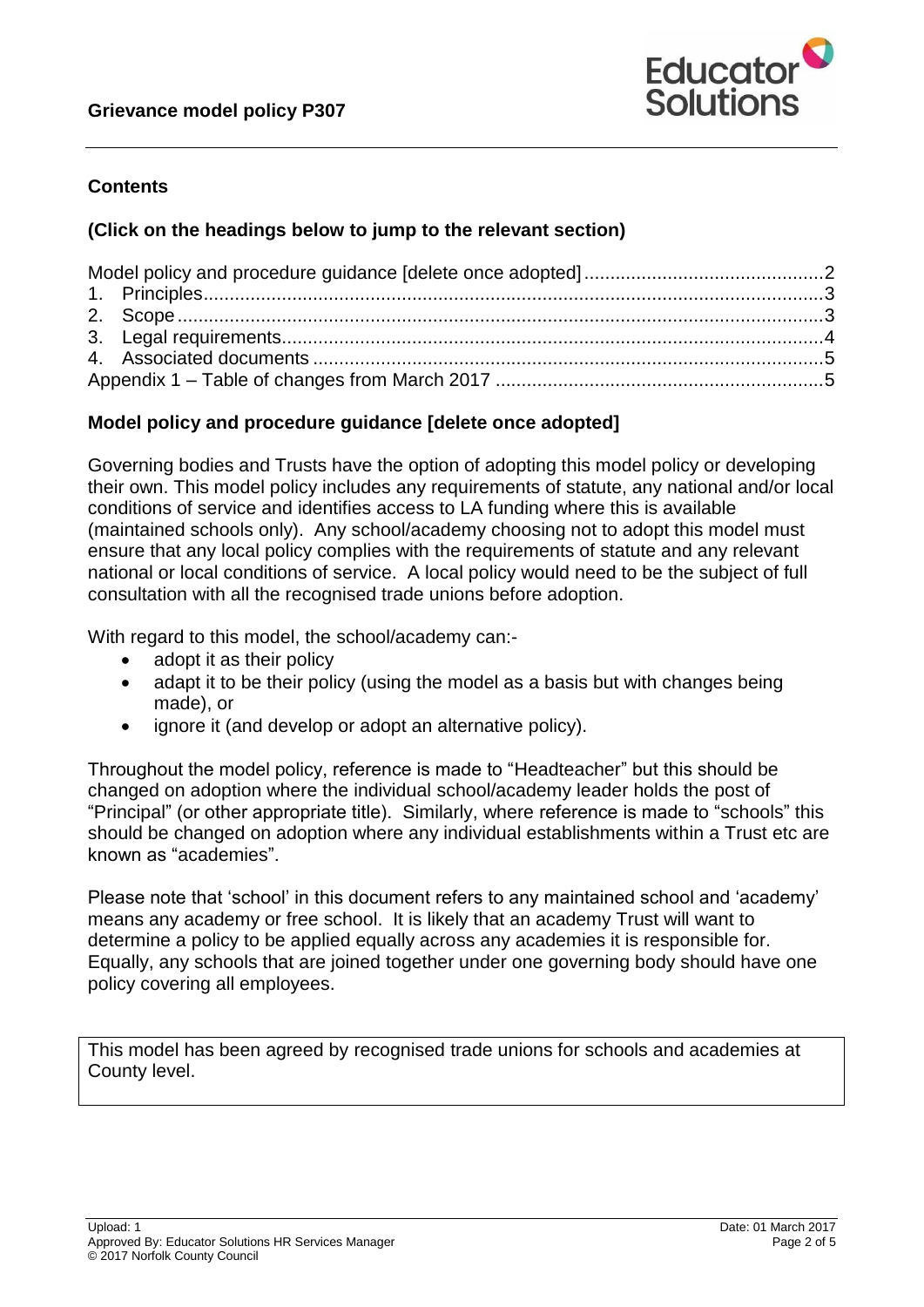

#### <span id="page-2-0"></span>**1. Principles**

- 1.1 Grievances are concerns, problems or complaints that employees raise with their employers.
- 1.2 The school aims to have an open policy for communication and consultation so that problems and concerns can be raised and settled as a matter of course.
- 1.3 Grievances will be dealt with in a confidential manner minimising the number of people involved.
- 1.4 Employees will aim to settle most grievances informally with their manager wherever possible.
- 1.5 Before moving to the formal grievance procedure both the school and the employee will first consider using a mediator to help resolve the problem.
- 1.6 Managers and employees will raise and deal with issues promptly and will not unreasonably delay meetings, decisions or confirmation of those decisions.
- 1.7 Managers and employees will act consistently.
- 1.8 Headteachers will carry out any necessary investigations to establish the facts of the case.
- 1.9 The school will allow employees and Headteachers to be accompanied at any formal meeting.
- 1.10 The school will allow an employee to appeal against any formal decision made.
- 1.11 The school will keep written records of all grievances.
- 1.12 The school expects all employees to comply with their obligations under equality legislation and ensure that all reasonable adjustments or supportive measures are considered to allow equal access to the policy and procedure regardless of age, gender, ethnicity, sexual orientation, disability, faith or religion, gender identity, pregnancy or marital status
- 1.13 Headteachers and Governors will seek guidance from Educator Solutions HR Services (01603 307760 or [HRenquiry@educatorsolutions.org.uk\)](mailto:HRenquiry@educatorsolutions.org.uk) when applying this policy.

#### <span id="page-2-1"></span>**2. Scope**

2.1 This grievance procedure applies to all current employees, both teaching and support staff. There is no legal requirement for an employer to consider grievances from exemployees. This procedure should only be used by a single individual; grievances on a matter of principle raised by a group of employees (or a representative of a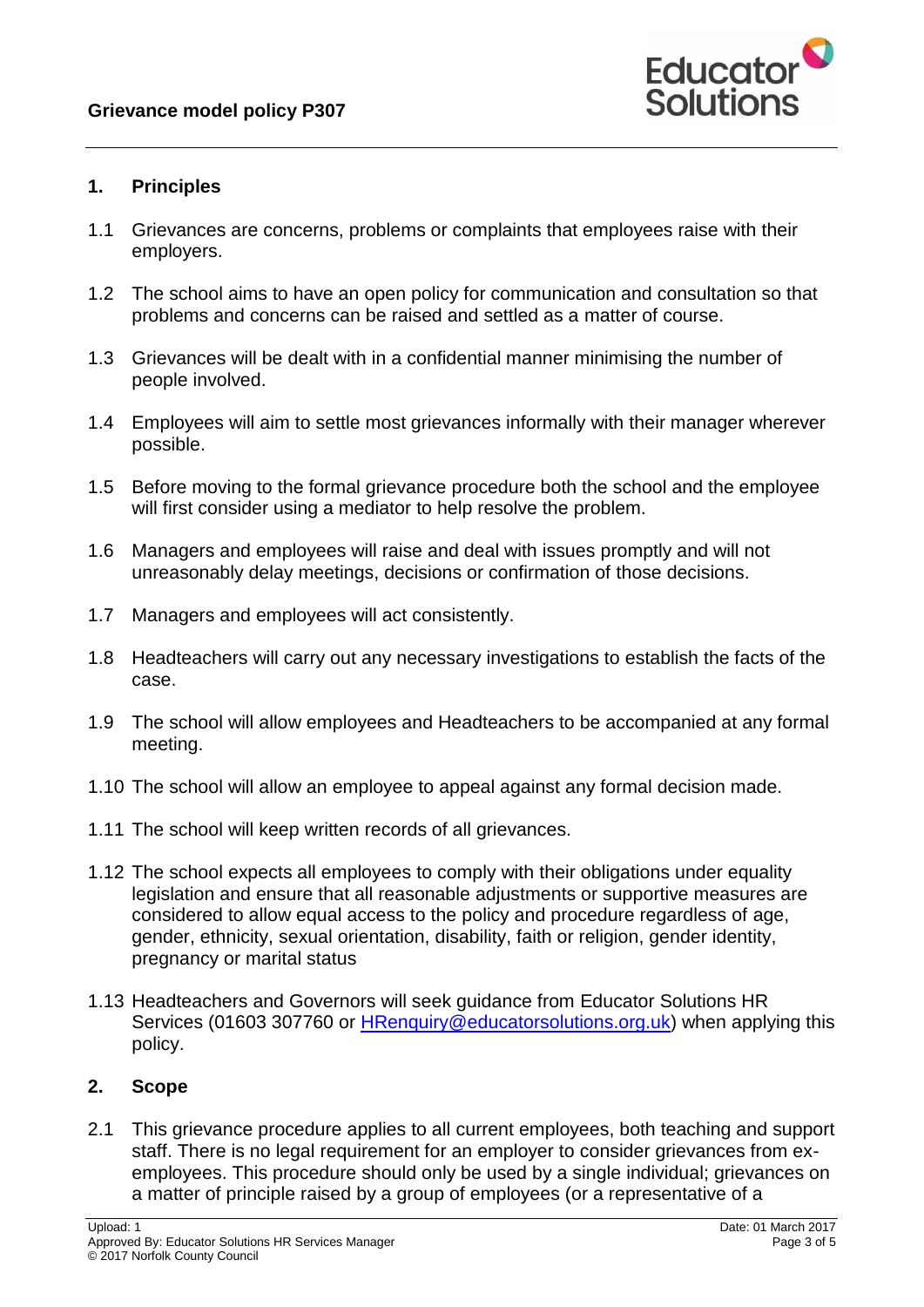

recognised trade union on their behalf) should be dealt with under the School's Disputes Procedure.

- 2.2 The *Grievance model procedure (P307a)* document governs all matters which have been delegated to the Governing Body of the school. Where a grievance concerns a matter which is decided by the County Council then this should be referred to Educator Solutions HR Services.
- 2.3 Grievances relating to remuneration should be dealt with under the School's Pay and Performance Management Appeal Procedure.
- 2.4 Grievances relating to harassment and bullying should be dealt with under the School's Dignity at Work Procedure
- 2.5 If an employee wishes to raise an issue in confidence concerning unethical, illegal or improper conduct without fear of victimisation, subsequent discrimination or disadvantage the School's Whistleblowing Policy and Procedure may be more appropriate.

#### <span id="page-3-0"></span>**3. Legal requirements**

- 3.1 The way in which a grievance will be dealt with is governed by the policy and procedure adopted by the Governing Body and follows best practice outlined in the ACAS Code of Practice on handling disciplinary and grievance procedures issued under section 199 of the Trade Union & Relations (Consolidation) Act 1992 which came into effect on 6 April 2009 and the ACAS guide to handling discipline and grievances at work.
- 3.2 A failure to follow the ACAS code does not in itself make a person or organisation liable to proceedings. However, Employment Tribunals will take the Code into account when considering relevant cases and can adjust awards by up to 25% for unreasonable failure to comply with the Code. Awards can be adjusted up or down e.g. if the tribunal believes the school has acted unreasonably they can award 25% more, or conversely, if they believe the employee has unreasonably failed to follow the guidance in the code they can reduce the award by 25%.
- 3.3 Any Statement of Employment Particulars issued to schools staff by Educator Solutions HR Services will contain a paragraph which confirms the school's obligation to provide the grievance procedure. The grievance procedure will state to whom any grievance should be addressed. The school through effective induction of staff will ensure the employee knows how to access the grievance procedure.
- 3.4 Under *The School Staffing (England) Regulations 2009*, the Governing Body must establish procedures by which employees may seek redress for any grievance relating to their work at the school. Where the governing body determines on any action which is not within its jurisdiction (under the Education Act 2002), but is within the power of the authority, the authority must take that action at the request of the governing body.